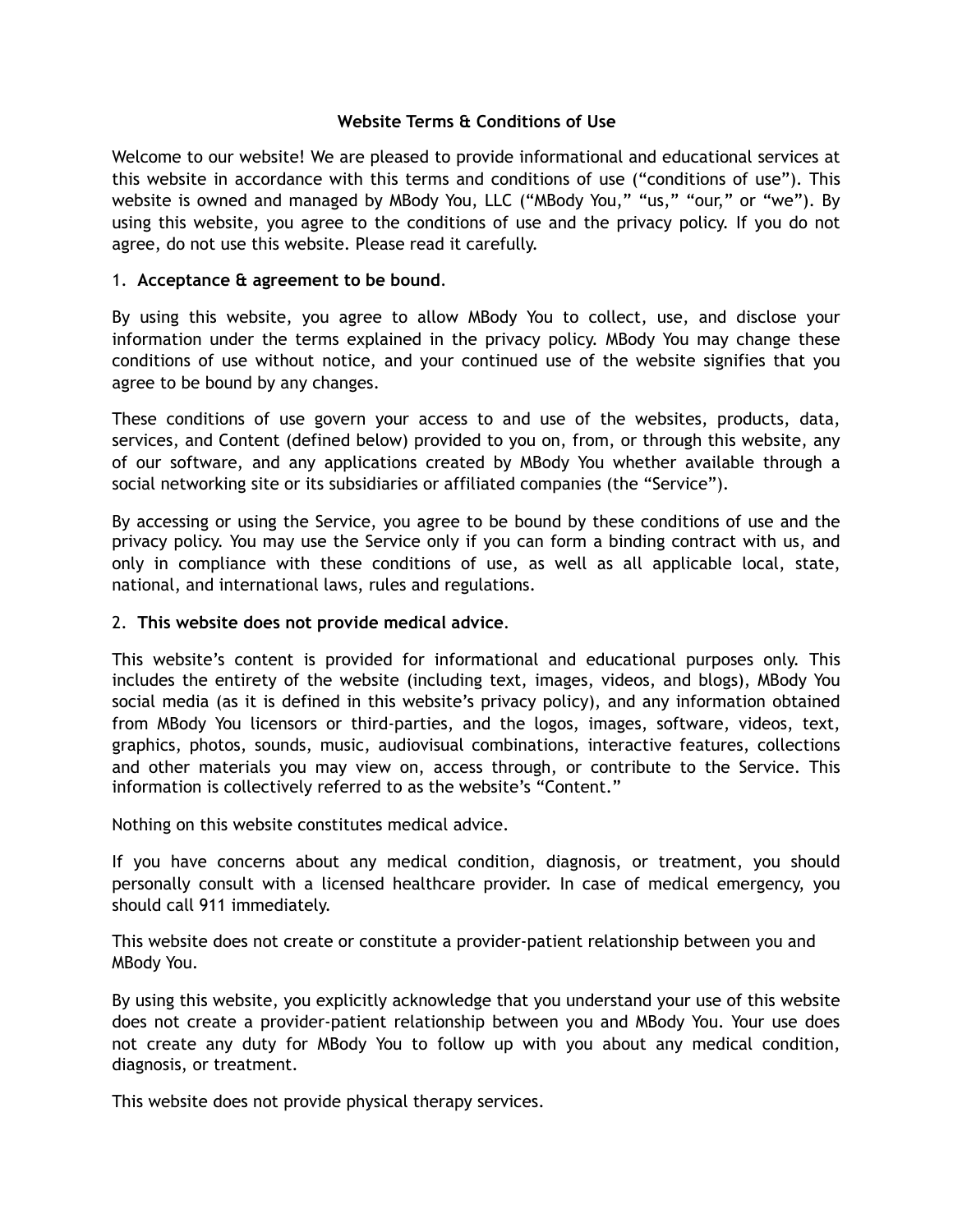Nothing on this website, in the Content, or in the Service is intended to and does not constitute the practice of physical therapy. The website, the Content, and the Service are for educational purposes only based upon MBody You's proficiency in, knowledge of, and experience with the subject matter of the website, the Content, and the Service.

# 3. **Do not provide protected health information to us**.

Although MBody You takes the confidentiality of its visitors and clients seriously as described in the privacy policy, MBody You's activities as it relates to this website, the Content, and the Service do not comply with the Health Insurance Portability and Accountability Act ("HIPAA").

Do not use, provide, transmit, store, or disclose any health information that constitutes protected health information ("PHI") through this website. MBody You accepts no affirmative duty to learn whether you provide, transmit, store, or disclose PHI while using this website, the Content, or the Service but if MBody You has actual knowledge that you are using, providing, transmitting, storing, or disclosing PHI it may revoke your access to the website, the Content and the Service.

If you use, provide, transmit, store, or disclose PHI in connection with this website, the Content, or the Service, you agree to indemnify MBody You against any damages, losses, liabilities, judgments, costs or expenses (including reasonable attorney fees and costs) arising out such use, provision, transmission, storage, or disclosure of PHI.

## 4. **Permitted use of the Content**.

Unless otherwise expressly stated, MBody You or its licensors owns all of the Content. The Content is protected by United States' and worldwide copyright laws and treaty provisions.

So long as you comply with these conditions of use, and provided that you do not modify, delete, or change any copyright, trademark, or other proprietary notices, and subject to the conditions of use and privacy policy, MBody You hereby grants you a limited, personal, nonexclusive and non-transferable license to use and to display the Content and to use the Service.

Except as provided above, you may not copy, reproduce, modify, use, republish, upload, post, transmit, or distribute any of the Content, including any trademarks, names, or logo, and you may not redeliver or present any of the pages, text, images, or the Content using "framing" technology, nor systematically retrieve data, information, or the Content to create a collection, compilation, database, or directory.

All rights not expressly granted are reserved to MBody You.

## 5. **Your conduct**.

You expressly agree not to deceive, harass, stalk, harm, or exploit any other users; distribute spam; collect or record information about other users; or advertise or solicit others to purchase any product or service. MBody You reserves the right, but does not have the obligation, to monitor all conduct on the website.

#### 6. **This website in not intended for children**.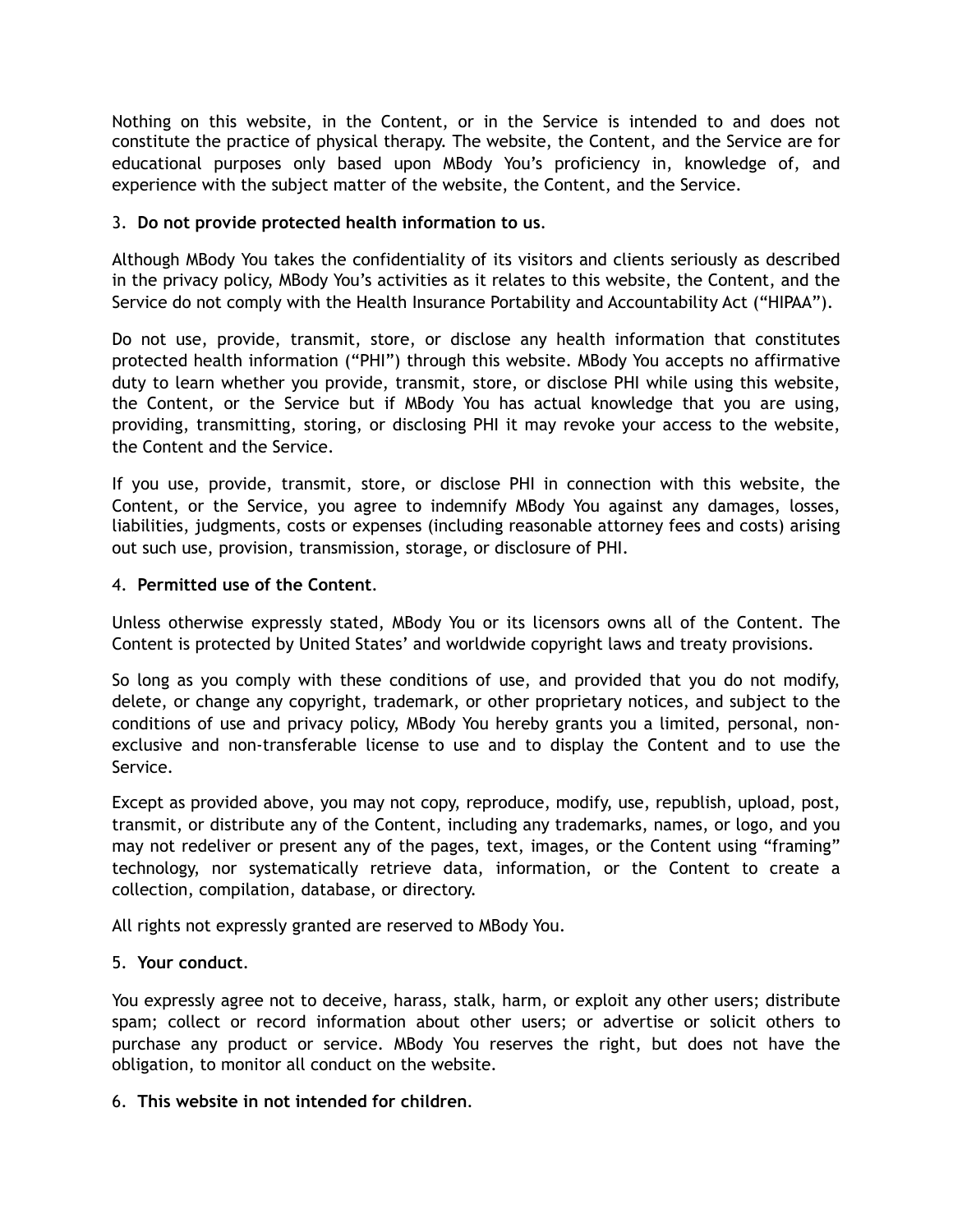This website is not intended or designed to attract children under the age of 18. MBody You does not collect personally identifiable information from any person known by MBody You to be a child under the age of 18. Should MBody You inadvertently come to possess personally identifiable information about a child under the age of 18, MBody You will not knowingly disclose contact information relating to a child under the age 18 to any third-party.

## 7. **Disclaimer of liability and no warranty**.

ALL INFORMATION IN THIS SITE IS PROVIDED ON AN "AS IS" BASIS. MBODY YOU MAKES NO REPRESENTATIONS, AND NO EXPRESS OR IMPLIED WARRANTIES OF ANY KIND, WITH RESPECT TO THE CONTENT, OR THE SERVICES, OR OTHERWISE REGARDING THIS WEBSITE OR ANY LINKED WEBSITE. TO THE FULL EXTENT PERMITTED BY LAW, MBODY YOU DISCLAIMS ALL WARRANTIES (EXPRESS OR IMPLIED), INCLUDING BUT NOT LIMITED TO WARRANTIES OF MERCHANTABILITY, FITNESS FOR A PARTICULAR PURPOSE, TITLE, AND NON-INFRINGEMENT.

MBODY YOU GIVES NO WARRANTY AS TO THE ACCURACY, RELIABILITY, COMPLETENESS, CURRENTNESS, TIMELINESS, OR AVAILABILITY OF THIS WEBSITE OR the CONTENT OR OF ANY LINKED WEBSITE.

By using this website, you signify that you assume the risk of accessing and using the information it provides. We do not guarantee the accuracy of information provided on this website and are not responsible for any errors or omissions in the information provided.

MBody You is not responsible for visitors' damage or loss.

You agree that MBody You is not responsible to you or others for any loss or damages that results from your use (or nonuse) of this website or any linked third-party website. This loss or damage includes, but is not limited to, direct, indirect, special, consequential, compensatory damage, incidental damage, lost profits or data, damages to your computer resulting from viruses, loss of or damage to other property, claims of third parties, or copying or display of this website or its contents. MBody You is not responsible, regardless of whether MBody You has been advised or knew or should have known of the possibility of such damages or claims.

Your sole and exclusive remedy against MBody You is to stop using this website.

Without limiting the preceding paragraphs, you expressly release MBody You from any responsibility and/or liability relating to your use of this website, linked websites, or information contained in this website or linked websites, including any liability or responsibility pertaining to the use, administration, and the use and/or disclosure of your information in accordance with this website privacy policy.

## 8. **Information you provide**.

MBody You has the right, but not the duty, to monitor your use of this website, including any information you provide. Any information you send to MBody You by email may be misdirected or intercepted by unintended recipients, and thus it may not constitute a confidential medium of communication. If you have confidentiality concerns, please consider using an alternative mode of communication and do not transmit any sensitive or confidential information to us via email.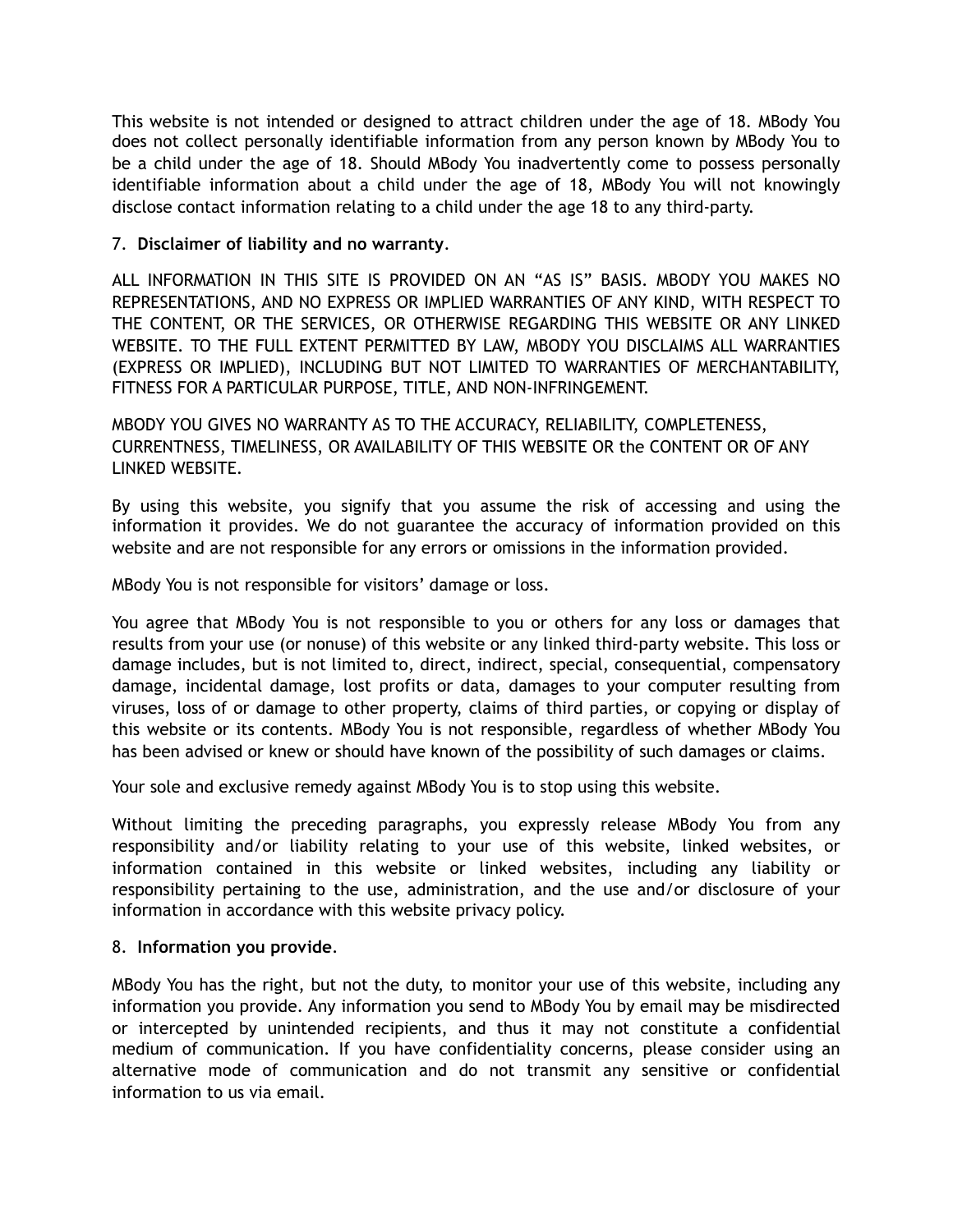This website provides you the option to communicate with MBody You through email. This option is provided solely for your convenience, and it may not be secure. By using it, you agree that MBody You is not responsible for the privacy of any email messages. MBody You does not warrant the confidentiality or security of any email transmission.

You are responsible for all information you send through this website. This means that you agree not transmit information that is illegal, threatening, libelous, defamatory, obscene, ethnically or racially offensive or discriminatory, profane, invades the privacy of another person, or any other information that violates any law or confidentiality agreement. MBody You may edit, delete, modify, or ban such information, and/or take necessary legal action.

## 9. **Links to third-party websites**.

MBody You may provide links to third-party websites:

This website occasionally provides links to third-party websites. By clicking on these links, you agree that MBody You is not responsible and does control any information on these websites. Third-party websites are unrelated to, and not maintained by, MBody You.

By clicking on such links, you agree that MBody You is not responsible for their content, regardless of whether your access is provided by MBody You or by another third-party. MBody You does not warrant the accuracy, timeliness, or suitability of the content of any third-party website.

By providing a link to a third-party website, MBody You does not endorse the products or services of that linked websites, nor does it endorse the third-party website's sponsoring organization. Your sole and exclusive remedy for claims arising from any such third-party products or services is against the third-party provider, and not MBody You.

Third-party websites may provide links to MBody You:

MBody You hereby grants third-party websites the limited right to link to its website. This limited license does not grant the right to "framing" of the Content or grant any other activity that could create a misimpression or confusion among users with respect to sponsorship or affiliation.

#### 10. **Submissions of information**.

Do not send MBody You any ideas, suggestions, materials, concepts, or other information (collectively "Information") relating to the website. If you violate this policy and do send Information to MBody You, that Information will become MBody You's property. This means that MBody You will have unrestricted use of it for its personal and commercial purposes. You will not be compensated, and MBody You will not be liable to you or any other provider of the Information.

If you send Information to MBody You, you agree:

- to waive your rights in any Information;
- to warrant that it is original to you;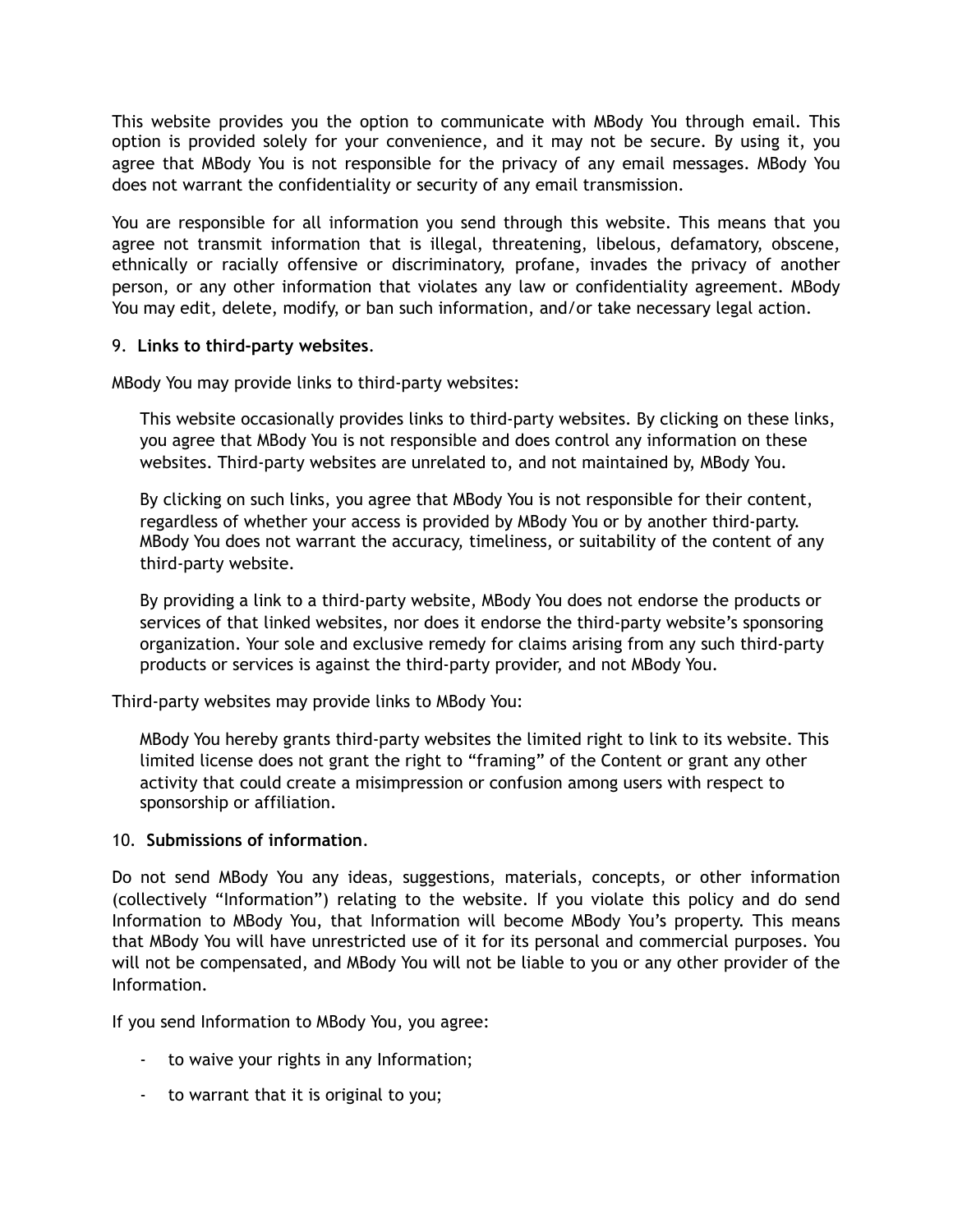- that you have the right to submit it to MBody You, and
- that you have no recourse against MBody You for any alleged or actual infringement or misappropriation of any proprietary right in any Information.

MBody You is not obligated to maintain the confidence of any Information submitted, and MBody You disclaims any liability that may result from its disclosure of any Information submitted in violation of its policy.

You further agree not to:

- Transmit any Information that contains any viruses or other computer programming routines that may damage, interfere with, intercept, or take any system, data, or personal information;
- Impose an unreasonably large amount of Information on this website or otherwise interfere with or inhibit any other user from using or enjoying this website;
- Transmit any advertisements, solicitations, chain letters, pyramid schemes, investment opportunities, or other unsolicited commercial communications;
- Access, use, or copy any portion of the Content using automated mechanisms, such as bots, spiders, scrapers, web crawlers, or indexing agents; and/or
- Impersonate another person, or allow any other person or entity to use your identification for interacting on MBody You's social media, as defined in its privacy policy.

By leaving comments, posting images, reviews, discussions, videos, stories, or other personal information, you are agreeing to have your image and/or identity published online. You acknowledge that this information is of public domain and may be viewed by anyone. Therefore, you agree that your participation will NOT be confidential.

## 11. **Indemnification of MBody You for claims arising from your use of the website**.

You agree to indemnify MBody You against any damages, losses, liabilities, judgments, costs, or expenses (including reasonable attorney fees and costs) arising out of any third-party's claims that relate to your use of this website.

#### 12. **Operation of the website**.

MBody You makes all reasonable efforts to keep this website operational and available for access on a 24-hour-a-day, seven-day-a-week basis. This is occasionally subject to scheduled downtime for maintenance purposes, unscheduled maintenance, and systems outages. MBody You, however, does not provide any assurance or warranty that:

- access will always be available;
- service will be uninterrupted;
- its operation will be error-free;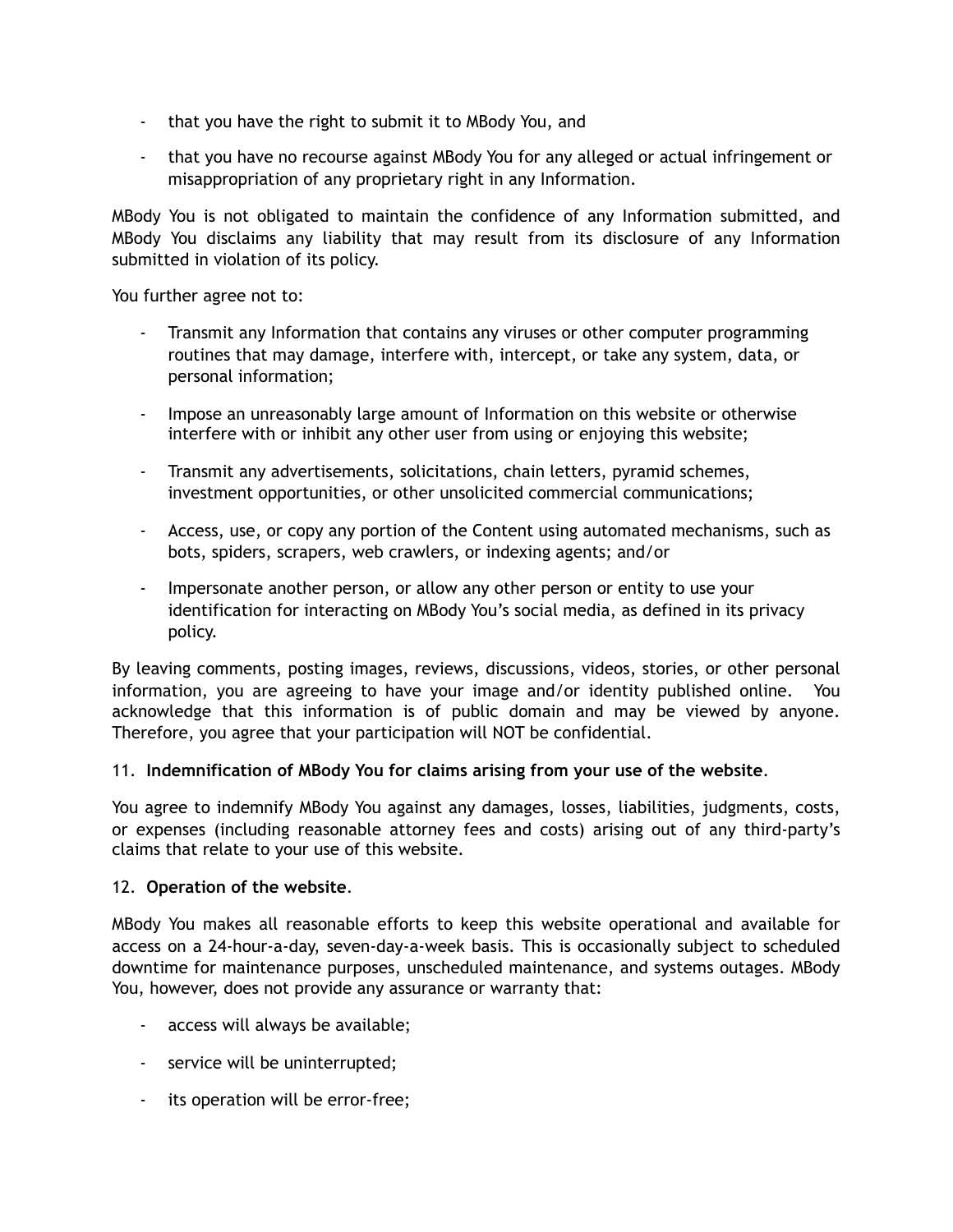- defects will be corrected; or
- the servers that operate the website are free from viruses or other harmful components.

You agree to assume the entire cost of all servicing, repair, or correction to your property arising from your use.

# 13. **Privacy and security**.

MBody You makes every effort to comply with all applicable laws that concern the privacy of online communications. By using this website, however, you acknowledge that the Internet is neither more nor less secure than other communications media, including mail, facsimile, and telephone services, all of which can be intercepted and otherwise compromised.

As a matter of prudence, you are urged to assume that all internet communications are unsecure. To learn more about how MBody You maintains the privacy and security of its website visitors, please read the privacy policy.

## 14. **Proprietary rights**.

MBody You's website Content is protected by applicable copyrights, trademarks, service marks, patents, or by other proprietary rights and laws. By using the website, you agree not to sell, license, rent, modify, copy, distribute, reproduce, transmit, redistribute, publicly display, publicly perform, publish, adapt, edit, or create derivative works from the Content. Your use of the Content for any purpose that is not expressly permitted in the privacy policy or these conditions of use is prohibited.

Reproduction, replication, or redistribution for commercial purposes of any of the Content is prohibited.

## 15. **Health disclaimer**.

You agree that MBody You is not responsible for any injuries that you sustain from participation in any of the activities depicted on the on the website or through the Content or the Service. You expressly waive any claim for any injury at any time against MBody You, or any person or entity involved with MBody You, including, without limitation, its directors, principals, instructors, independent contractors, employees, agents, contractors, affiliates, and representatives.

Your use of the website, the Content, and/or the Service evidences your understanding that physical exertion may result in physical or mental injury or risk of injury. You further agree that you are solely responsible to exercise within your limits.

You should SEEK THE ADVICE OF A PHYSICIAN PRIOR TO BEGINNING A PHYSICAL EXERCISE REGIMEN. IF YOU FEEL FAINT, DIZZY, OR HAVE PHYSCIAL DISCOMFORT, STOP IMMEDIEATELY, AND CONTACT YOUR PHYSICIAN.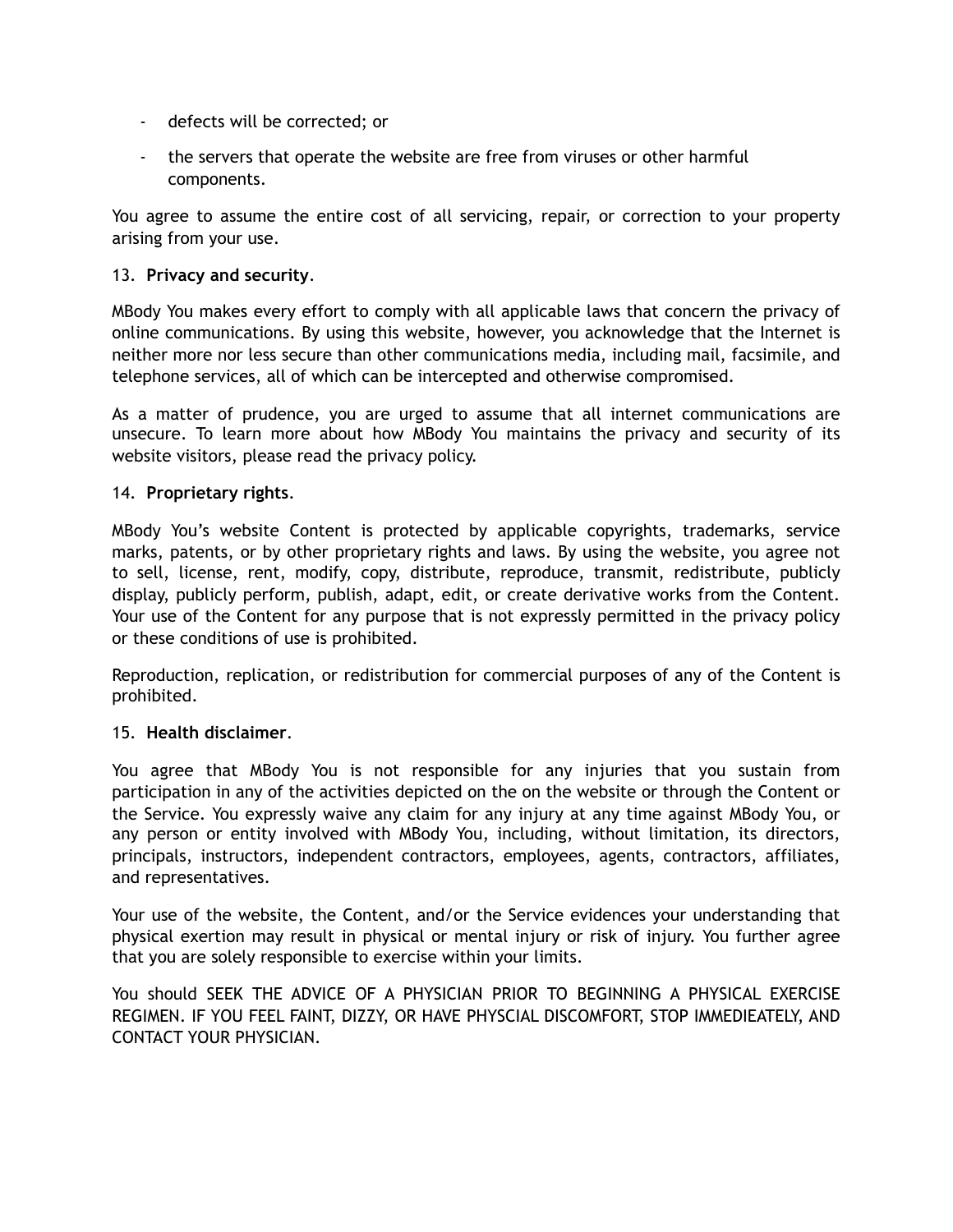MBody You may suggest a particular technique, use of equipment, pose, move, or instruction, but it is your sole responsibilities to ascertain if such technique, use of equipment, pose, move, or instruction is consistent with your ability and safe for you to do.

# 16. **No warranty or guarantee of outcome**.

MBody You has made efforts to provide accurate information on the website, the Content, and in the Service. But any testimonial or example on the website or in the Content or the Service does not guarantee that you will receive similar results. Your results will depend on your background, effort, overall health, motivation, desire, and many other factors that are beyond the scope of the website, the Content, or the Service.

MBody You makes no guarantee and no warranty that you will have any specific result.

# 17. **Intellectual property infringement**.

MBody You respects intellectual property rights. If you think that material that appears on our website is subject to copywrite or trademark infringement, please provide us with following information: (1) The claimed infringement; (2) reasonably sufficient information to allow MBody You to locate the claimed infringement on the website; (3) the owner or complaining parties contact information, including name, address, and email address; (4) the signature of the owner; (5) a statement by the owner that the owner has a good faith belief that the use of the copyright or trademark is not authorized by the copyright or trademark owner, its agent, or the law; (6) a statement, under penalty of perjury, that the information is accurate, and you are authorized to act on behalf of the owner of an exclusive right that is allegedly infringed. Note: Under Section 512(f) of the Copyright Act, any person who knowingly materially misrepresents that material or activity is infringing may be subject to liability.

# 18. **Consent for electronic communications**.

By providing MBody You with your email address, you consent to receive unencrypted an unsecured email communications form us. You agree that any notices, agreements, disclosures or other communications that MBody You provides to you by email satisfies any legal communication requirements.